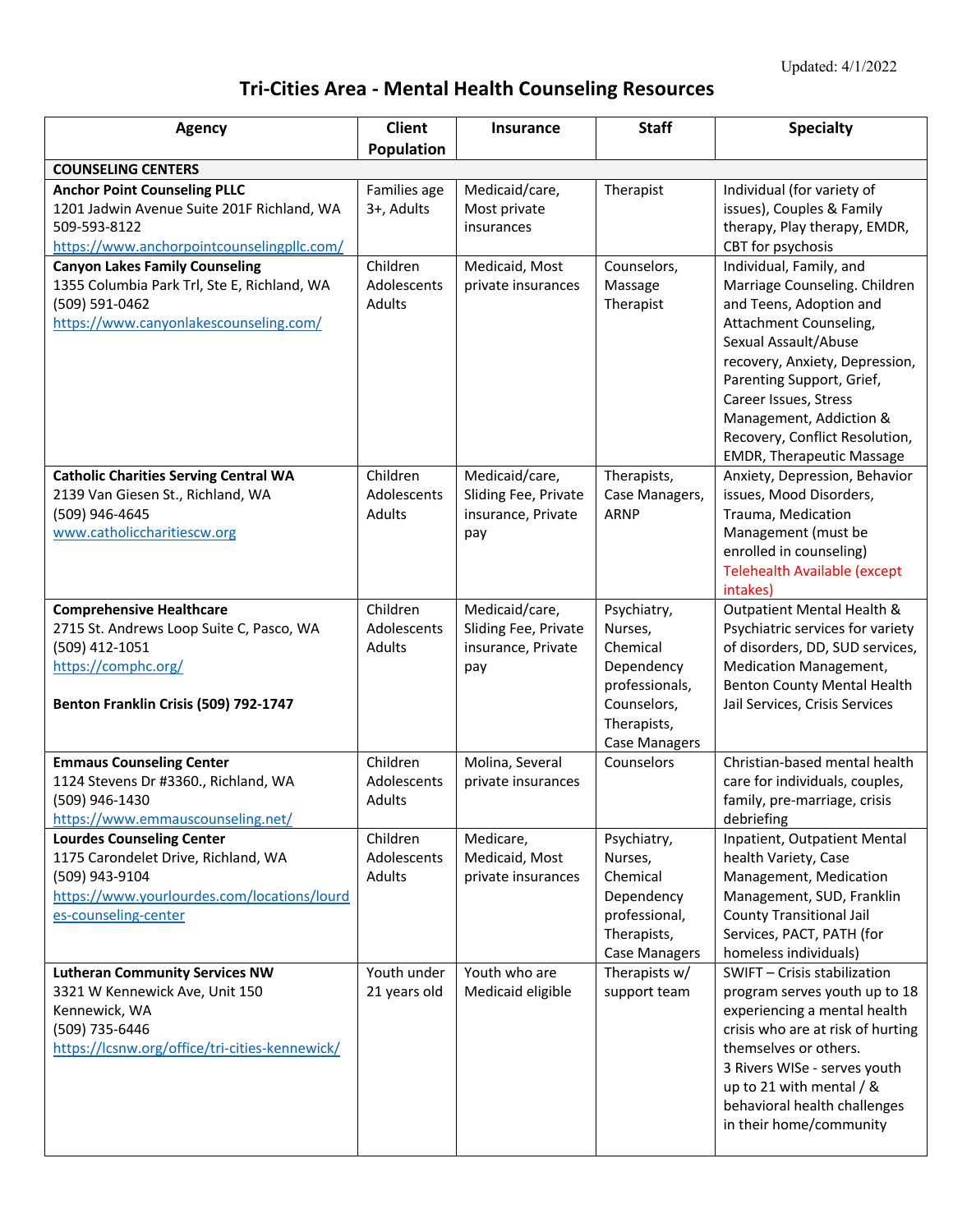| Updated: 4/1/2022 |  |
|-------------------|--|
|                   |  |

| Recovery & Wellness Center of Eastern WA<br>1950 Keene Rd, Bldg. G, Richland, WA<br>(509) 619-0519<br>https://www.recoveryandwellness.org/ | Adolescents<br>Adults               | All insurances<br>accepted                                                          | Therapists,<br>Medical<br>Doctors,<br>Registered<br>Dieticians                                           | <b>Eating Disorder Treatment</b><br>(partial hospitalization &<br>outpatient), Depression and<br><b>Anxiety Intensive Outpatient</b>                                                           |
|--------------------------------------------------------------------------------------------------------------------------------------------|-------------------------------------|-------------------------------------------------------------------------------------|----------------------------------------------------------------------------------------------------------|------------------------------------------------------------------------------------------------------------------------------------------------------------------------------------------------|
| <b>Reliance Neuro Psych Care</b><br>1445 Spaulding Ave, Richland, WA<br>(509) 420-0423<br>https://reliancehealthsystems.com/               | Adolescents<br>13+, Adults          | Medicare,<br>Medicaid, Most<br>private insurances                                   | Psychiatry,<br>Nurses,<br>Counselor                                                                      | Psychiatry, Medication<br>Management, SUD, Mental<br>Health Counseling for Anxiety,<br>ADHD, Bipolar, Depression,<br>OCD                                                                       |
| <b>Three Rivers Therapy</b><br>10505 W Clearwater Ave, Kennewick WA<br>(509) 378-5553<br>https://www.3riverstherapy.com/                   | Children,<br>Adolescents,<br>Adults | Medicaid, Private<br>insurance                                                      | Therapist                                                                                                | Mental Health Counseling,<br>Organizational Therapy,<br>Nutrition Support, Youth<br>Groups, WISe                                                                                               |
| <b>Tri-Cities Community Health</b><br>715 W Court Street, Pasco, WA<br>(509) 547-2204<br>https://mytcch.org/                               | Children<br>Adolescent<br>Adults    | Medicaid/care,<br>Sliding Fee, Private<br>insurance, Private<br>pay                 | Psychiatry,<br>Nurses,<br>Chemical<br>Dependency<br>professional,<br>Therapists,<br><b>Case Managers</b> | Depression, Grieving, Behavior<br>Problems, Long-Term Thought<br>and Mood Disorders,<br>Attention Deficit Disorders,<br>Sexual, Emotional and Physical<br>Abuse, Medication<br>Management, SUD |
| <b>United Family Center</b><br>100 N. Fruitland St. Suite A<br>Kennewick, WA<br>(509)0581-0303<br>https://www.unitedfamilycenter.com/      | Children<br>Adolescent<br>Adults    | Coordinated Care,<br>CHPW, Apple<br>Health, Private<br>Insurances, Sliding<br>scale | Therapist,<br>SUDP, SUDPT                                                                                | SUD outpatient, groups, DUI<br>assessments, MH Assessments<br>& therapy                                                                                                                        |
| <b>Psychiatry Services - Mental Health</b>                                                                                                 |                                     |                                                                                     |                                                                                                          |                                                                                                                                                                                                |
| <b>Angela Hamel</b><br>8518 West Gage Blvd Suite 2 Kennewick, WA<br>(509) 204-9413                                                         | Children<br>Adolescents<br>Adults   | Most private<br>insurances,<br>Medicaid/care                                        | MH Nurse<br>Practitioner                                                                                 | Autism evaluations, Suboxone<br>TX, TX for resistant<br>depression/suicidal ideation,<br>mood disorders, Med Mgmt.                                                                             |
| April Jones, LICSW, SUDP<br>(509) 531-5383<br>april@apriljonescounseling.com                                                               | Adolescents<br>13+, Adults          | Most private<br>insurances                                                          | Therapist                                                                                                | Substance use, anxiety,<br>depression, trauma                                                                                                                                                  |
| <b>Birchwood Telepsychiatry</b><br>(724) 866-4165<br>https://birchwood-professional.com/                                                   | Children<br>Adults                  | Most private<br>insurances,<br>Medicaid                                             |                                                                                                          | Psych Evals, Med Mgmt., Care<br>Management Consults,<br>Anxiety, Depression, ADHD,<br>OCD, Insomnia, Bipolar,<br>Schizophrenia, Autism,<br>Behavioral, TBI, SUD,<br>Personality disorders      |
| <b>Enlightened Psychiatry</b><br>404 Bradley Blvd, Ste 302, Richland, WA<br>(509) 578-1678                                                 | Children<br>Adolescent<br>Adults    | Most private<br>insurances                                                          | Psychiatrist                                                                                             | ADHD, PTSD                                                                                                                                                                                     |
| Siefken Psychiatric Services & Peterson<br>Counseling<br>1305 Mansfield St Ste 3, Richland, WA<br>(509) 943-0990                           | Children<br>Adolescents<br>Adults   | Most private<br>insurances                                                          | Psychiatrist,<br><b>MH Nurse</b><br>Practitioner                                                         | ADHD, (Grief and<br>Bereavement, Cognitive<br>Behavioral Therapy, Post-<br>Partum Depression, PTSD                                                                                             |
| <b>Three Rivers Psychiatry</b><br>1355 Columbia Park Trail Suite F Richland<br>(509) 940-5577                                              | Adults                              | Most private<br>insurances                                                          | MH Nurse<br>Practitioner                                                                                 | ADHD, Grief and<br>Bereavement, LGBTQ+, Post-<br>Partum Depression, PTSD                                                                                                                       |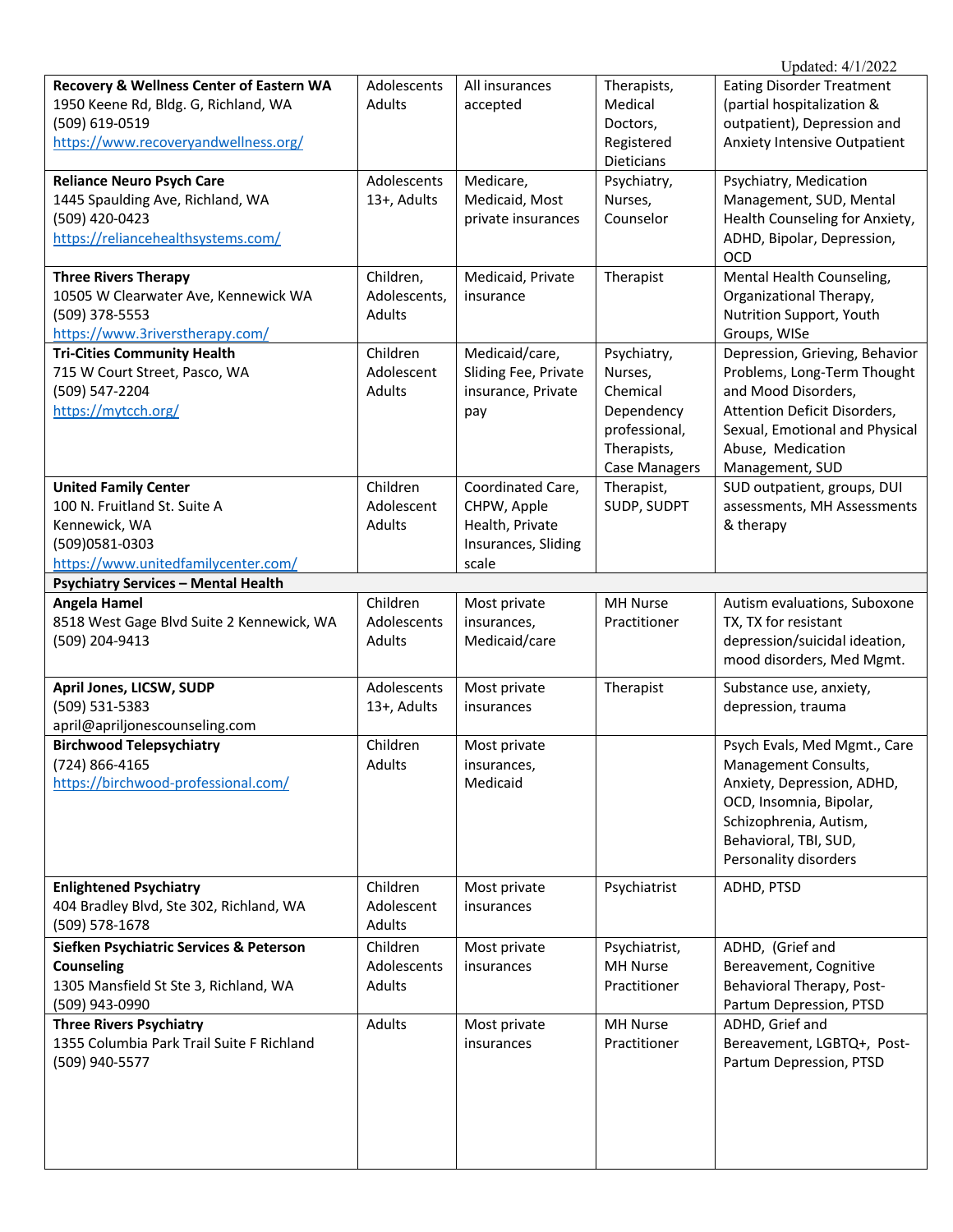| <b>Private Practice - Mental Health Counselors</b>                                                                                                                                                 |                                                   |                                                                                          |                            |                                                                                                                                                  |
|----------------------------------------------------------------------------------------------------------------------------------------------------------------------------------------------------|---------------------------------------------------|------------------------------------------------------------------------------------------|----------------------------|--------------------------------------------------------------------------------------------------------------------------------------------------|
| <b>Addo Recovery</b><br>MaryAnn Michaelis, LICSWA,<br>925 Stevens, Ste 3A, Richland, WA<br>(509) 416-0224<br>mmichaelis@addorecovery.com<br>https://maryannmichaelis.com/                          | Adolescents                                       | Private Pay Only                                                                         | Counselor                  | Sexual addiction, betrayal<br>trauma, infidelity,<br>divorce/affair recovery, and<br>relationships, Only CPTT &<br>ART trained therapist in area |
| <b>Brandy Counseling PLLC</b><br><b>Brandy Peters, LMHC</b><br>9825 Sandifur Parkway, Ste D, Pasco, WA<br>(509) 492-1108<br>brandycounseling@gmail.com<br>http://www.brandycounseling.com/         | Adolescents<br><b>Adults</b>                      | Private Pay Only,<br>Out of Network<br>Insurance,<br>Reduced fees for<br>state insurance | Counselor                  | Couples, Women's Issues,<br>Trauma, Anxiety, Depression,<br>Codependency, Parenting,<br>LGBTQ, Relational Issues,<br>Teens                       |
| <b>Chastain Counseling, LLC</b><br>Jason Chastain, LICSW<br>9825 Sandifur Parkway, Ste D, Pasco, WA<br>(509) 531-6698<br>jjchastain@protonmail.com<br>https://counselingtricities.com/             | Adolescents<br>$(16+)$ , Adults                   | <b>Most Private</b><br>Insurances,<br>Medicare, Sliding<br>Fee                           | Psychotherapist            | PTSD, grief/loss work, trauma,<br>depression, anxiety, EMDR                                                                                      |
| <b>Columbia Youth and Family Counseling</b><br>Services, LLC<br>Melinda Johnson, LICSW, CMHS, ACSW<br>750 George Washington Way, #7, Richland<br>(509) 946-3113<br>mjsocialworker@aol.com          | Children<br>Adolescents<br>Young<br><b>Adults</b> | Cigna                                                                                    | Therapist                  | Youth and families, anxiety,<br>depression, suicidal ideation<br>grief and loss, trauma,<br>Asperger's, Autism,<br>Attachment issues, ADD        |
| <b>Couple &amp; Family Institute of Tri-Cities</b><br>8121 W Quinault Ave Ste F202<br>Kennewick, Washington<br>(509) 570-0200<br>dr.carolannconrad@gmail.com<br>https://couplefamilyinstitute.com/ | Adolescents<br>Adults                             | Premera Blue<br>Cross, Regence,<br>Kaiser, Self-pay                                      | Psychologist,<br>Counselor | Couples and family counseling,<br>Individual for depression,<br>anxiety, trauma                                                                  |
| <b>Courtney the Counselor</b><br>Courtney Salazar, LMFT<br>1201 Jadwin Ave, Ste 202, Richland, WA<br>(509) 212-9923<br>info@courtneythecounselor.com<br>https://www.courtneythecounselor.com/      | Children<br>Adolescents                           | Private pay,<br>Superbill for<br>insurance, Sliding<br>scale                             | Therapist                  | Child and teen therapy and<br>parenting support, groups                                                                                          |
| <b>Cultivate Connection Counseling</b><br>1201 Jadwin Ave. Suite 102 Richland, WA<br>(541) 595-8261<br>https://www.cultivateconnectioncounseling.c<br>om/                                          | Adults 18+                                        | Private pay                                                                              | Therapist                  | Emotionally focused therapy<br>for couples work, individuals<br>dealing with relationship<br>distress, trauma or PTSD                            |
| Dawn Shepherd, LICSW<br>3311 W Clearwater Ave., Ste D111<br>Kennewick, WA<br>(509) 531-6351<br>dphilmsw@hotmail.com                                                                                | Adolescents<br>Adults                             | <b>Most Private</b><br>Insurance                                                         | Counselor                  | Anxiety, grief, trauma and<br><b>PTSD</b>                                                                                                        |
| <b>Desert Rain Counseling</b><br>401 N. Morain St.<br>Kennewick, WA 99336<br>(509) 832-4438                                                                                                        | Adults 18+                                        | Premera, private<br>pay                                                                  | Therapist                  | Trauma, depression, anxiety,<br>panic, self-esteem, life<br>transition issues                                                                    |
| Jake & Jennifer Dean-Hill, LICSW<br>1950 Keene Rd., Bldg. H, Richland, WA<br>(509) 366-8318<br>jakemsw@yahoo.com<br>https://www.jenniferdeanhill.com/<br>https://www.jakedeanhill.com/             | Adolescents<br>Adults                             | Private Pay Only,<br>Out of Network<br>Insurance                                         | Therapist                  | Individual, Marriage & Family<br>Therapy                                                                                                         |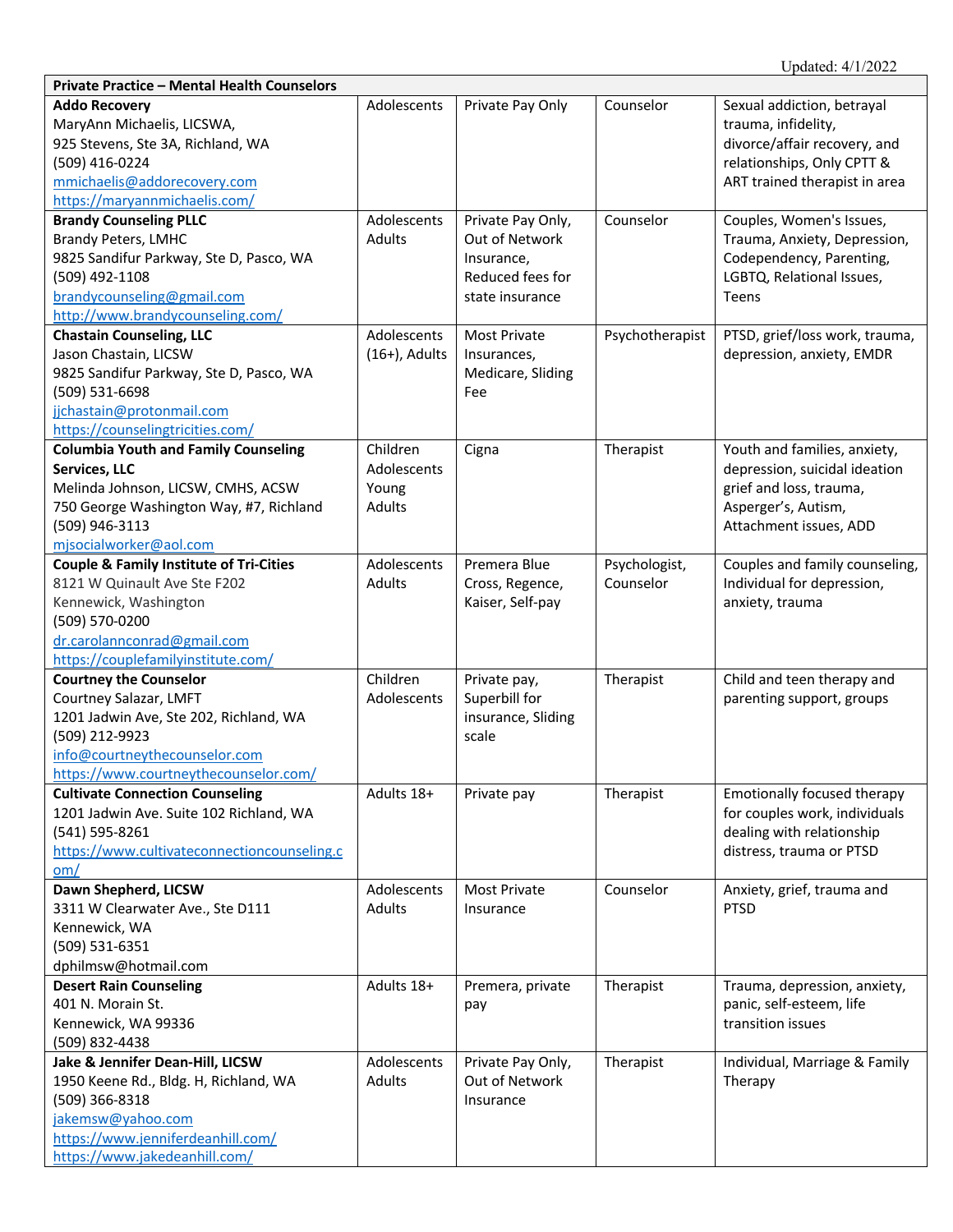|                                                                 |                       |                                         |           | Updated: 4/1/2022                                    |
|-----------------------------------------------------------------|-----------------------|-----------------------------------------|-----------|------------------------------------------------------|
| <b>Evolve Counseling</b>                                        | Adolescents           | Private Pay Only,                       | Counselor | Anxiety, Relationship Issues,                        |
| Keilani Perisian-Mason, MA, LMHC                                | Adults                | Out of Network                          |           | <b>Coping Skills</b>                                 |
| 1201 Jadwin Ave, Ste 202, Richland, WA                          |                       | Provider, Sliding                       |           | <b>Exclusively offering telehealth</b>               |
| (509) 438-8570                                                  |                       | Fee                                     |           |                                                      |
| keilani.mason@pnwevolve.com                                     |                       |                                         |           |                                                      |
| https://www.facebook.com/pnwevolve/                             |                       |                                         |           |                                                      |
| <b>Family Tree Counseling</b>                                   | Elders $(65+)$        | Most Private                            | Counselor | Depression & Anxiety                                 |
| Melissa Ellison, M.Ed., LMHC                                    | Adults                | Insurances                              |           | <b>Bariatric Counseling</b>                          |
| 750 Swift Blvd, Ste 12, Richland, WA                            |                       |                                         |           | Trauma & PTSD                                        |
| (509) 578-6581                                                  |                       |                                         |           | Obesity                                              |
| https://familytreecounselingtc.com/                             |                       |                                         |           | <b>Telehealth Available</b>                          |
| Familytreecounselingtc@gmail.com                                |                       |                                         |           |                                                      |
| https://www.facebook.com/familytreecounsel                      |                       |                                         |           |                                                      |
| ingtc/                                                          |                       |                                         |           |                                                      |
| <b>Ferguson Counseling Services</b>                             | Elders $(65+)$        | Most Private                            | Counselor | Anxiety                                              |
| Lee Ferguson, MSW, LICSW                                        | Adults                | Insurances                              |           | <b>Coping Skills</b>                                 |
| 660 George Washington Way, Ste D,                               |                       |                                         |           | Trauma and PTSD                                      |
| Richland, WA                                                    |                       |                                         |           |                                                      |
| (509) 438-7139                                                  |                       |                                         |           |                                                      |
| LeeFerguson135@gmail.com                                        |                       |                                         |           |                                                      |
| <b>Growth Point Behavioral Health</b>                           | Adolescents           | Private Pay Only                        | Counselor | Couple counseling, Family                            |
| Amanda Poffenberger, LMHC                                       | Adults                |                                         |           | therapy, Eating Disorder                             |
| 1955 Jadwin, Ste 330, Richland, WA                              |                       |                                         |           | treatment, Eye Movement                              |
| (509) 378-7037                                                  |                       |                                         |           | Desensitization and                                  |
| GrowthPointbehavioralhealth@gmail.com                           |                       |                                         |           | Reprocessing (EMDR)                                  |
| <b>Inner Reflection Therapy</b>                                 | Adolescents           | Private Pay Only                        | Counselor | Anxiety, trauma, self-esteem,                        |
| Loveroop Bath, MS, LMFT, MHP, CMHS                              | Adults                |                                         |           | and identity formation.                              |
| 1201 Jadwin Ave, Ste 101, Richland, WA                          |                       |                                         |           | Passionate about ethnic                              |
| (509) 703-5044                                                  |                       |                                         |           | minority populations.                                |
| lovey@innerreflectiontherapy.com                                |                       |                                         |           |                                                      |
| <b>Integrate Counseling Services</b>                            | Elders (65+)          | Medicare, Private                       | Counselor | Codependency                                         |
| Jan Michael, MSW, LICSW                                         | Adults                | Insurance                               |           | Anxiety                                              |
| 8350 W Grandridge Blvd., Ste 200,                               |                       |                                         |           | Depression                                           |
| Kennewick, WA                                                   |                       |                                         |           |                                                      |
| (509) 851-3280                                                  |                       |                                         |           |                                                      |
| janmichaelmsw@gmail.com                                         |                       |                                         |           |                                                      |
| https://janmichaelmsw.com                                       |                       |                                         |           |                                                      |
| <b>Joshua Cole Counseling, LLC</b>                              | Children              | Medicaid, Most                          | Counselor | Autism Spectrum and related                          |
| Joshua Cole, LMHC                                               | Adolescents           | Private Insurance,                      |           | disorders, anxiety, depression,                      |
| 8350 W Grandridge Blvd., Ste 200,                               | Adults                | <b>Sliding Fee</b>                      |           | <b>ODD</b>                                           |
| Kennewick, WA                                                   |                       |                                         |           |                                                      |
| (509) 205-4040                                                  |                       |                                         |           |                                                      |
| joshuacolecounseling@gmail.com                                  |                       |                                         |           |                                                      |
| Katie Haynes, MA, LMHCA                                         | Adolescents,          | Private pay, Sliding                    | Therapist | Anxiety and panic, depression,                       |
| 1201 Jadwin Ave. Suite 202                                      | Adults                | scale available                         |           | PTSD, relationship issues, life                      |
| Richland, WA                                                    |                       |                                         |           | transitions, grief and loss, self-                   |
| (509) 627-9866                                                  |                       |                                         |           | esteem                                               |
| katiehaynescounseling@gmail.com                                 |                       |                                         |           |                                                      |
| https://katiehaynes.co/                                         |                       |                                         | Counselor |                                                      |
| <b>Kristen Howard Counseling, PLLC</b><br>Kristen Howard, LMHCA | Adolescents<br>Adults | Private Pay Only,<br><b>Sliding Fee</b> |           | Couples, families, pre-marital<br>and pre-engagement |
| 7411 W Clearwater Ave, Ste. B                                   |                       |                                         |           |                                                      |
| Kennewick, WA 99336                                             |                       |                                         |           |                                                      |
| (509) 572-8159                                                  |                       |                                         |           |                                                      |
| kristen@khowardcounseling.com                                   |                       |                                         |           |                                                      |
| khowardcounseling.com                                           |                       |                                         |           |                                                      |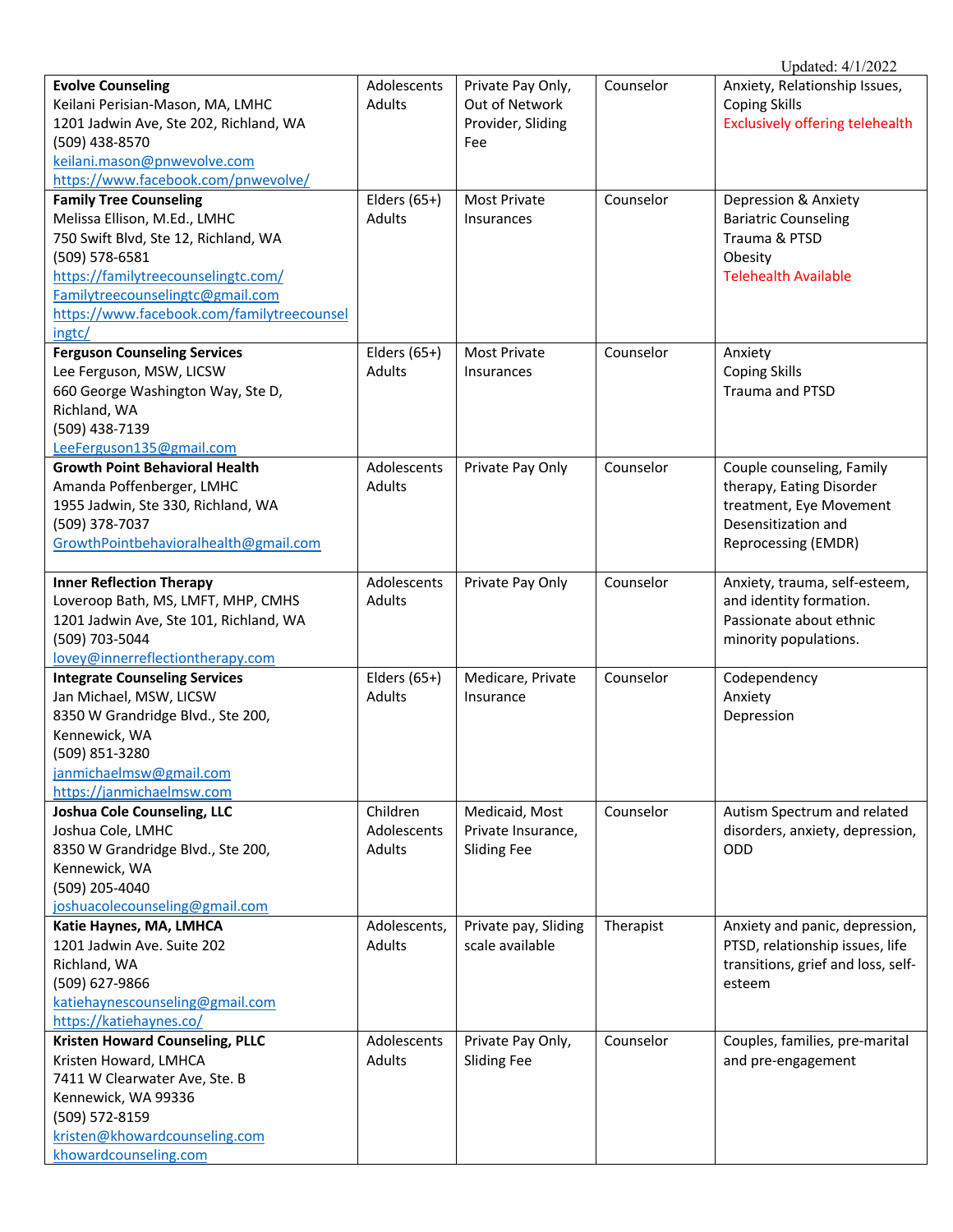| Kristi Brown, MS, LMFT                       | Children,     | <b>Most Private</b>  | Counselor | Anxiety disorders, mood           |
|----------------------------------------------|---------------|----------------------|-----------|-----------------------------------|
| 1030 N Center Pkwy, Ste 107, Kennewick, WA   | Adolescents   | Insurance            |           | disorders, couples, families      |
| (509) 430-5244                               | Adults        |                      |           | and children, Child Mental        |
| kkbrown@msn.com                              |               |                      |           | <b>Health Specialty</b>           |
| kkbrown7.wixsite.com/kristibrownmslmft       |               |                      |           |                                   |
| <b>Lindsay Dye Counseling, LLC</b>           | Individuals   | <b>Most Private</b>  | Counselor | Adoption/Post-Adoption            |
| Lindsay Dye, MA, LMHC, NCC                   | Couples       | Insurance, Sliding   |           | Trauma, Parenting                 |
| 7409 W Grandridge Blvd., Ste 101,            | Families      | Fee                  |           |                                   |
| Kennewick, WA                                |               |                      |           |                                   |
| (509) 378-7753                               |               |                      |           |                                   |
| ldye@ldcounseling.com                        |               |                      |           |                                   |
| <b>Longaker Counseling Services</b>          | Adolescents   | Medicaid, Some       | Counselor | Couples Therapy                   |
| Chad Longaker, LMHC                          | Adults        | Private Insurance    |           | Sex Therapy                       |
| 3311 W. Clearwater Ave., Ste D281            |               |                      |           | <b>Individual Therapy</b>         |
| Kennewick, WA                                |               |                      |           |                                   |
| (509) 581-8875                               |               |                      |           |                                   |
| longakercounseling@outlook.com               |               |                      |           |                                   |
| <b>Looking Glass Psychological Services</b>  | Children      | Private Pay Only     | Counselor | Psychotherapy for                 |
| Lydia Bowerly, LMHCA                         | Adolescents   | <b>Sliding Fee</b>   |           | trauma/abuse, complex             |
| 7411 W Clearwater Ave. Kennewick             | Adults        |                      |           | trauma, divorce recovery/         |
| (509) 934-4357                               |               |                      |           | adjustment, grief, play           |
| https://www.lookingglasspsychologicalservice |               |                      |           | therapy, individual therapy for   |
| s.com/                                       |               |                      |           | relational issues, career         |
|                                              |               |                      |           | counseling, EMDR                  |
| <b>Lycan Counseling, PLLC</b>                | Children      | Medicaid, Most       | Counselor | Eating Disorders, Trauma,         |
| Kimberly Lycan, LMHC                         | Adolescents   | Private Insurance    |           | <b>LGBTQ</b>                      |
| 750 Swift Blvd., Ste 5, Richland, WA         | Young         |                      |           |                                   |
| (509) 205-5559<br>lycancounseling@gmail.com  | Adults        |                      |           |                                   |
| https://lycancounseling.com/                 |               |                      |           |                                   |
| <b>Mental Wellness Solutions</b>             | Adolescents   | <b>Most Private</b>  | Counselor | Depression, anxiety, trauma,      |
| Julie Wilde, MA, LMHC, CMHS                  | <b>Adults</b> | Insurance            |           | and EMDR                          |
| 1201 Jadwin Ave., Ste 101, Richland, WA      |               |                      |           |                                   |
| (509) 940-7838                               |               |                      |           |                                   |
| julie@mentalwellnesssolutions.com            |               |                      |           |                                   |
| https://www.facebook.com/pages/category/     |               |                      |           |                                   |
| Mental-Health-Service/Mental-Wellness-       |               |                      |           |                                   |
| Solutions-Julie-Wilde-MA-LMHC-CMHS-          |               |                      |           |                                   |
| 246890209020299/                             |               |                      |           |                                   |
| <b>Munson Family Counseling, PLLC</b>        | Children      | Most Private         | Counselor | <b>Developmental Disabilities</b> |
| Jenifer Munson, LMHC                         | Adolescents   | Insurance, Sliding   |           | Mental Health Specialty,          |
| 7409 W Grandridge Blvd., Ste 101,            | Adults        | Fee                  |           | Anxiety, Trauma, teens/young      |
| Kennewick, WA                                |               |                      |           | adult, Child Mental Health        |
| (509) 619-2270                               |               |                      |           | Specialty                         |
| jenifer@munsonfamilycounseling.com           |               |                      |           |                                   |
| https://www.munsonfamilycounseling.com/      |               |                      |           |                                   |
| <b>New Dawn Counseling</b>                   | Children      | Medicaid, Most       | Counselor | Psychosis and addiction           |
| Kyndra Scott, MSW, LICSW                     | Adolescents   | Private Insurance,   |           |                                   |
| 824 Lewis St, Pasco, WA                      | Adults        | <b>Sliding Fee</b>   |           |                                   |
| (509) 308-4389                               |               |                      |           |                                   |
| kyndrascottlicsw@newdawnspc.com              |               |                      |           |                                   |
| http://newdawnspc.com/                       |               |                      |           |                                   |
| Noahloni Eren Garcia                         | Youth/Youn    | Private pay, Sliding | Therapist | Neurodiversity, BIPOC, &          |
| (509) 401-8620                               | g Adults,     | scale $(40+)$        |           | LGBTQ2IA+ affirming, trauma,      |
|                                              | Adults        |                      |           | PTSD, Sexual abuse, person-       |
|                                              |               |                      |           | centered, strength based,         |
|                                              |               |                      |           | bilingual                         |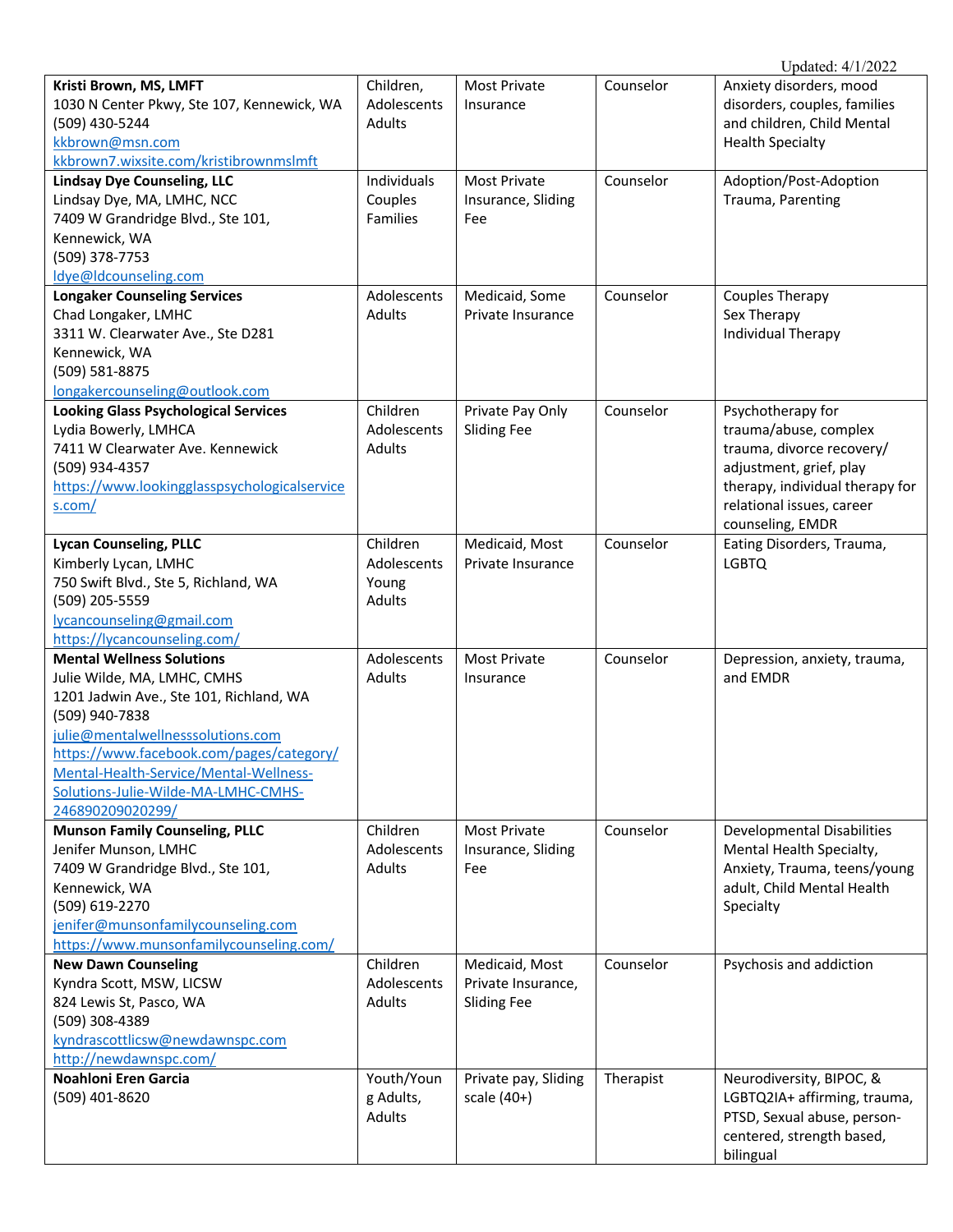| <b>Renew Counseling Services, LLC</b>    | Adults      | Private Pay Only,   | Counselor | Anxiety with history of                           |
|------------------------------------------|-------------|---------------------|-----------|---------------------------------------------------|
| Jessica Wallace, MA, LMHCA, NCC          |             | <b>Sliding Fee</b>  |           | trauma, life transitions,                         |
| 750 George Washington Way, #8            |             |                     |           | divorce recovery, couples and                     |
| (509) 676-6735                           |             |                     |           | marriage counseling, faith &                      |
| jessica@renewcounseling.care             |             |                     |           | spirituality                                      |
| <b>Revitalizing Relationships, PLLC</b>  | Adults      | <b>Most Private</b> | Counselor | Couples therapy, sex therapy                      |
| Ronda Evans, LMFT                        |             | Insurance           |           |                                                   |
| 1201 Jadwin Ave Suite 102                |             |                     |           |                                                   |
| Richland, WA 99352                       |             |                     |           |                                                   |
| (509) 380-6404                           |             |                     |           |                                                   |
| re2therapy@gmail.com                     |             |                     |           |                                                   |
| https://www.re2therapy.com/              |             |                     |           |                                                   |
| <b>Reynolds Mental Health Services</b>   | Adults 18+  |                     |           |                                                   |
|                                          |             | Premera, Aetna      | Therapist | Depression, Anxiety, OCD,                         |
| 9825 Sandifur Parkway Suite D Office 5   |             | (soon), private pay |           | PTSD, Insomnia, Personality                       |
| Pasco, WA                                |             |                     |           | disorders                                         |
| (509) 587-1229                           |             |                     |           |                                                   |
| <b>Ronning-Dickson Counseling</b>        | Children    | Medicaid, Most      | Counselor | Child or Adolescent                               |
| Lisa Ronning-Dickson, LMHC               | Adolescents | Private Insurance   |           | depression and anxiety                            |
| 750 Swift Blvd., Ste 20, Kennewick, WA   |             |                     |           |                                                   |
| (509) 792-0277                           |             |                     |           |                                                   |
| lisa@ronning-dickson.com                 |             |                     |           |                                                   |
| http://ronningdickson.com/index.html     |             |                     |           |                                                   |
| <b>Sageview Youth Psychology</b>         | Children    | <b>Most Private</b> | Counselor | Therapy, Assessments,                             |
| 1950-O Keene Rd, Richland, WA            | Adolescents | Insurance           |           | <b>Medication Monitoring</b>                      |
| (509) 627-2600                           | Family      |                     |           |                                                   |
| heather@sageviewpsych.com                |             |                     |           |                                                   |
| http://www.sageviewpsych.com/            |             |                     |           |                                                   |
| <b>Simple Seed Counseling</b>            | Children,   | Private Pay Only,   | Counselor | Anxiety, Depression, Self-                        |
| Erin Reyes, MA, LMHC                     | Adolescents | <b>Sliding Fee</b>  |           | Harming                                           |
| 750 George Washington Way, Ste 8,        | Adults      |                     |           |                                                   |
| Richland, WA                             |             |                     |           |                                                   |
| (509) 557-0993                           |             |                     |           |                                                   |
| erin@simpleseedcounseling.com            |             |                     |           |                                                   |
| https://simpleseedcounseling.com/        |             |                     |           |                                                   |
| Tera Bell, MS, MSW, LICSW                | Adolescents | Medicaid, Most      | Counselor | Psychotherapy                                     |
| 400 Columbia Point Dr., Ste 201-B,       | Adults      | Private Insurance,  |           |                                                   |
| Richland, WA                             |             |                     |           |                                                   |
| (509) 309-0941                           |             |                     |           |                                                   |
| socialworklink@outlook.com               |             |                     |           |                                                   |
|                                          |             |                     |           |                                                   |
| https://www.facebook.com/SocialWorkLink/ |             |                     |           |                                                   |
| The Growing Place Youth Counseling       | Children    | Private Pay Only    | Counselor | Children ages 3-12, ADHD,<br>ODD, anxiety, autism |
| Robin Buck, LMHCA                        |             |                     |           |                                                   |
| 1201 Jadwin Ave., Ste 204, Richland, WA  |             |                     |           |                                                   |
| (509) 366-8041                           |             |                     |           |                                                   |
| robinbuck@growingplacecounseling.com     |             |                     |           |                                                   |
| https://growingplacecounseling.com/      |             |                     |           |                                                   |
| <b>Therapy Solutions</b>                 | Adults      | <b>Most Private</b> | Counselor | PTSD, Women's Health,                             |
| Judy Dirks, LMHC                         |             | Insurance, Sliding  |           | Anxiety, Depression, EMDR                         |
| 1455 Columbia Park Trail., Ste 102,      |             | Fee                 |           |                                                   |
| Richland, WA                             |             |                     |           |                                                   |
| (509) 396-3707                           |             |                     |           |                                                   |
| jdirks@therapy-solutions.us              |             |                     |           |                                                   |
| https://therapy-solutions.us             |             |                     |           |                                                   |
|                                          |             |                     |           |                                                   |
|                                          |             |                     |           |                                                   |